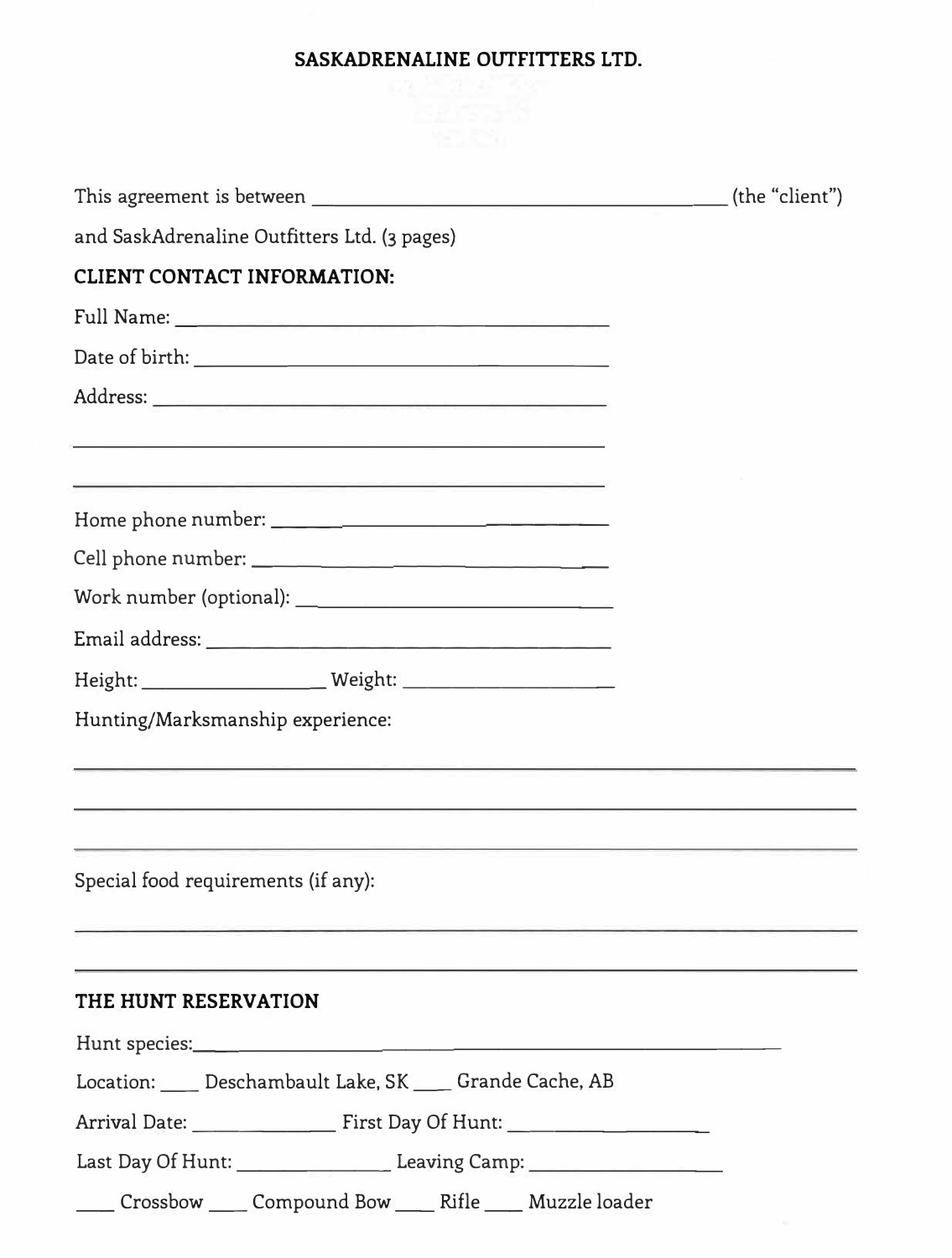#### **PAYMENT (All fees are in US funds, unless otherwise stated):**

Cost of hunt (includes meals and lodging while in camp, professional guide services and trophy preparation):

# **Total Cost \$**

Non-Refundable Deposit\* (minimum of 25% due at the time of booking) \$ Method of payment:

Half of the remaining balance due 90 days after the initial deposit. \$

\*\*For hunts booked more than one year in advance, SaskAdrenaline Outfitters Ltd. require half of the remaining balance due by January 1st of the year you are scheduled to hunt.\*\* The remaining balance of your hunt must be paid in full 6 weeks prior to your hunt. SaskAdrenaline Outfitters Ltd. will only hold space with a deposit and a completed and signed copy of this agreement.

# **CANCELLATION POLICY**

If client cancels, SaskAdrenaline Outfitters Ltd. shall be entitled to retain all payments received as compensation for expenses and damages incurred as a result of the client's cancellation. However, the funds may be transferred to another hunt with SaskAdrenaline Outfitters Ltd. if there is significant cancellation notice or the cancellation is due to a family or medical emergency. This will be up to the discretion of Mike and Erin at SaskAdrenaline Outfitters Ltd.

# **LICENCE'S AND PERMITS**

The guest is responsible for the cost of tags and licenses needed for the hunt. The tags and licenses are subject to price change made by SERM or RELM.

# **ABSOLUTELY NO HANDGUNS**

Handguns are not allowed in Canada. Accordingly the guest agrees not to bring any handguns to SaskAdrenaline Outfitters Ltd. facilities under any circumstances. Possession of a handgun will constitute a breech of this agreement and entitle SaskAdrenaline Outfitters Ltd. to cancel this agreement without refund.

Charges, if any, made by the governing authorities will be the responsibility of the guest.

# **ASSIGNMENT**

Neither SaskAdrenaline Outfitters Ltd. nor the guest may assign this agreement without written consent of the other, which consent shall not unreasonably be withheld.